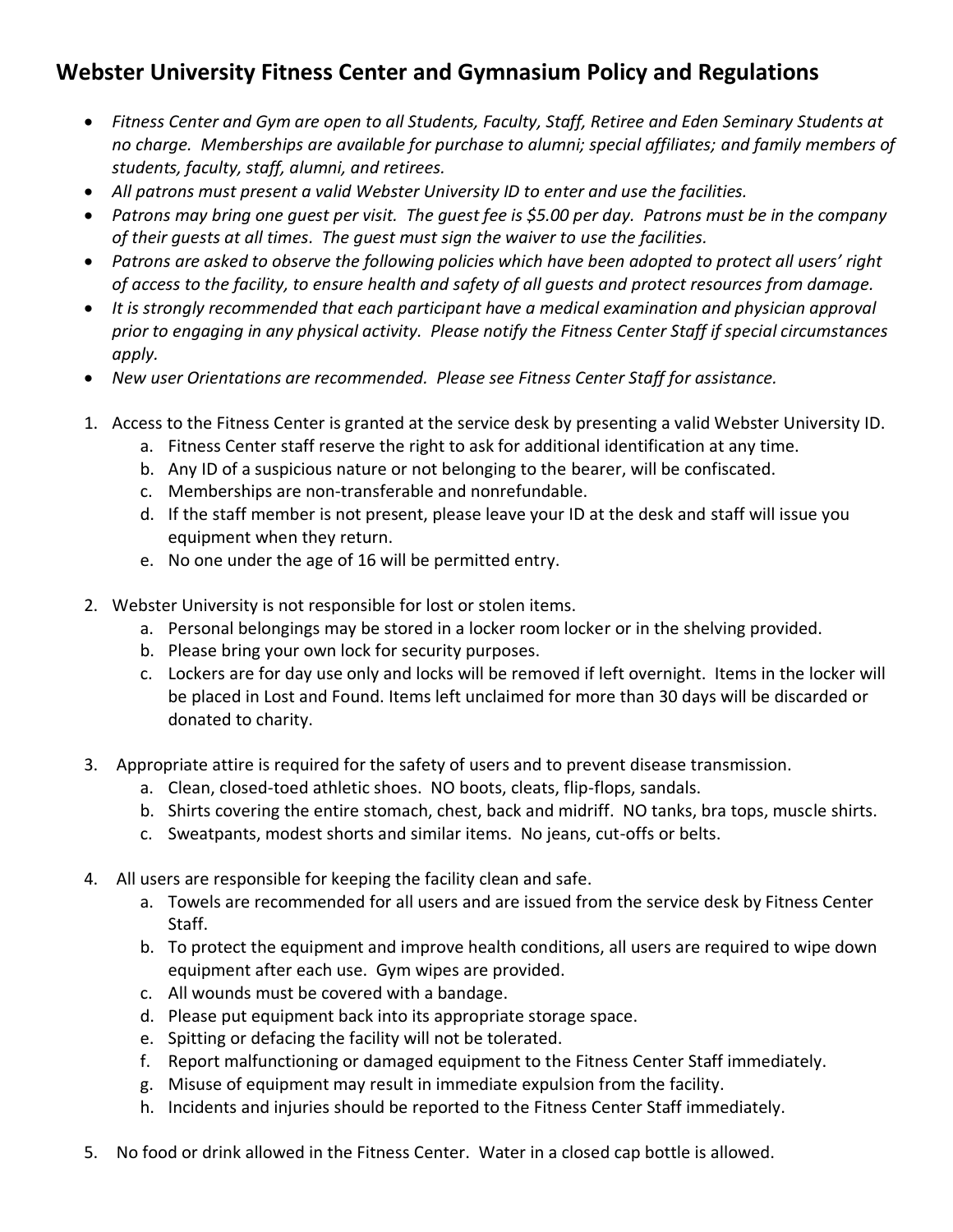- 6. Please be aware of your behavior and respect other users and Fitness Center Staff in the facility.
	- a. Observe the maximum of 15 minutes on cardio equipment when someone is waiting.
	- b. Use all equipment appropriately, including machines, free weights and small equipment.
	- c. No profanity.
	- d. No cell phone use is allowed in the facility, including locker rooms.
- 7. Music and television entertainment is provided for all users.
	- a. Music played through the sound system is chosen by Fitness Center Staff with all users in mind. If you would prefer to listen to your own music, please bring a headset and music device.
	- b. Personal music must be kept at an appropriate volume. Other users should not be able to hear it.
	- c. You may request another television channel if other users do not object. Please see the Fitness Center Staff for help.
- 8. Third-party personal training is NOT allowed in the Fitness Center.
- 9. Harassment of other Fitness Center users, guests or staff, either verbally or physically will not be tolerated. This may include verbal abuse, use of profanity or other abusive language, intimidation, staring at or following another person within the facility.
- 10. Free Weight specifics
	- a. Weight gloves are recommended when using free weights.
	- b. DO NOT drop or clang weights.
	- c. Return all weights to their appropriate storage locations.
	- d. Observe caution at all times.
	- e. Utilize a spotter and collars when using free weights.
	- f. No excessive load noise of any kind.
	- g. Please be courteous to others by limiting the length of your workout at a single station. Be respectful of other users in this space.
	- h. Horseplay will not be tolerated.
- 11. Small equipment specifics
	- a. Do not bounce the medicine balls off the floor or walls.
	- b. Please put all equipment back into its appropriate storage space.
- 12. Gymnasium specifics
	- a. Anyone entering without checking at the Fitness Center or without their ID will be asked to leave.
	- b. No black-soled shoes that will leave marks on the gym floor.
	- c. Spitting, abusive behavior or defacing the facility will not be tolerated. Damages will be the responsibility of the destructive user.
	- d. Please put equipment back into its appropriate storage space.
	- e. The gym closet should be locked unless a coach is present in the gym. The sound system is not to be used unless a coach is present.
	- f. Throwing balls against the walls, bleachers and lights is not permitted.
	- g. Sitting or standing on top of the closed bleachers is not permitted.